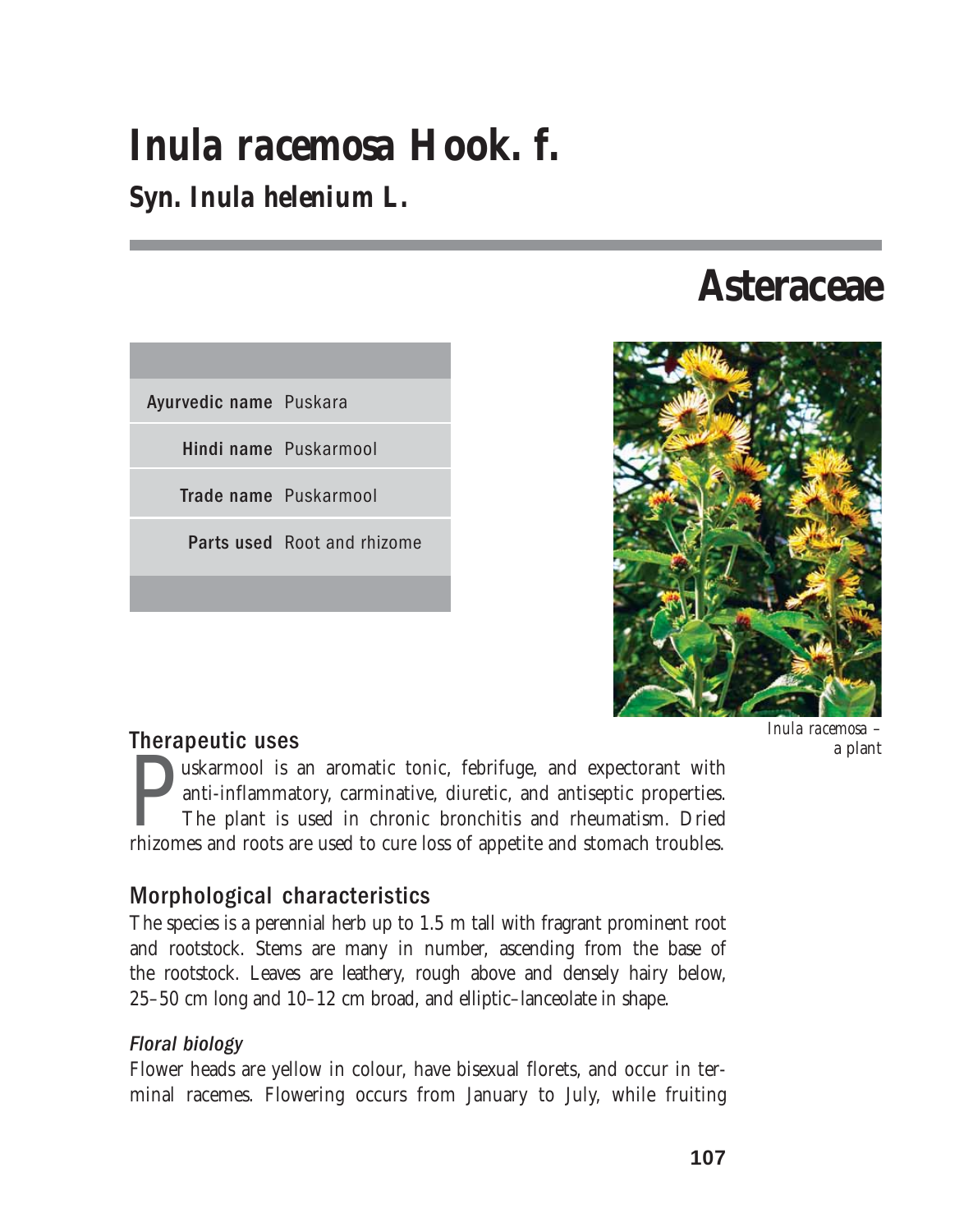

*Inula racemosa –* a field view

occurs in October–November. Fruits (achenes) are slender and about 0.5 cm long.

#### **Distribution**

The species occurs in temperate areas of Kashmir, Himachal Pradesh, and Uttarakhand in India. It extends up to Iran, Afghanistan, Baluchistan, and Europe, and is cultivated in temperate and sub-alpine regions of India. It is an oriental species in origin and distribution.

### Climate and soil

The conditions of temperate and sub-alpine regions are most suited for the cultivation of *Inula* species. Well-drained, clay-loam soils are ideal for the crop. It prefers open and sunny locations.

## Propagation material

Propagation can be done both by seeds and rootstocks. However, it is preferable to raise seedlings through seeds. The fruits (achenes) mature in winter and can be collected by the end of cold season (March–April) in high hills.

## Agro-technique<sup>1</sup>

#### Nursery technique

- **P** *Raising propagules* The crop can be raised through seeds in nursery in November or early March by broadcasting the seeds in well-prepared nursery beds. Germination is completed in about 50 days. Seedlings are transplanted in the field with a ball of earth after about two months of growth.
- **Propagule rate and pretreatment** About 1 kg seeds are required to raise about 40 000 seedlings required for 1 hectare of land. No specific seed treatment is required before sowing.

<sup>&</sup>lt;sup>1</sup> Agro-technique study carried out by S K University of Agricultural Sciences and Technology, Division of Floriculture, Medicinal and Aromatic Plants, Shalimar, Srinagar – 191121, Jammu and Kashmir.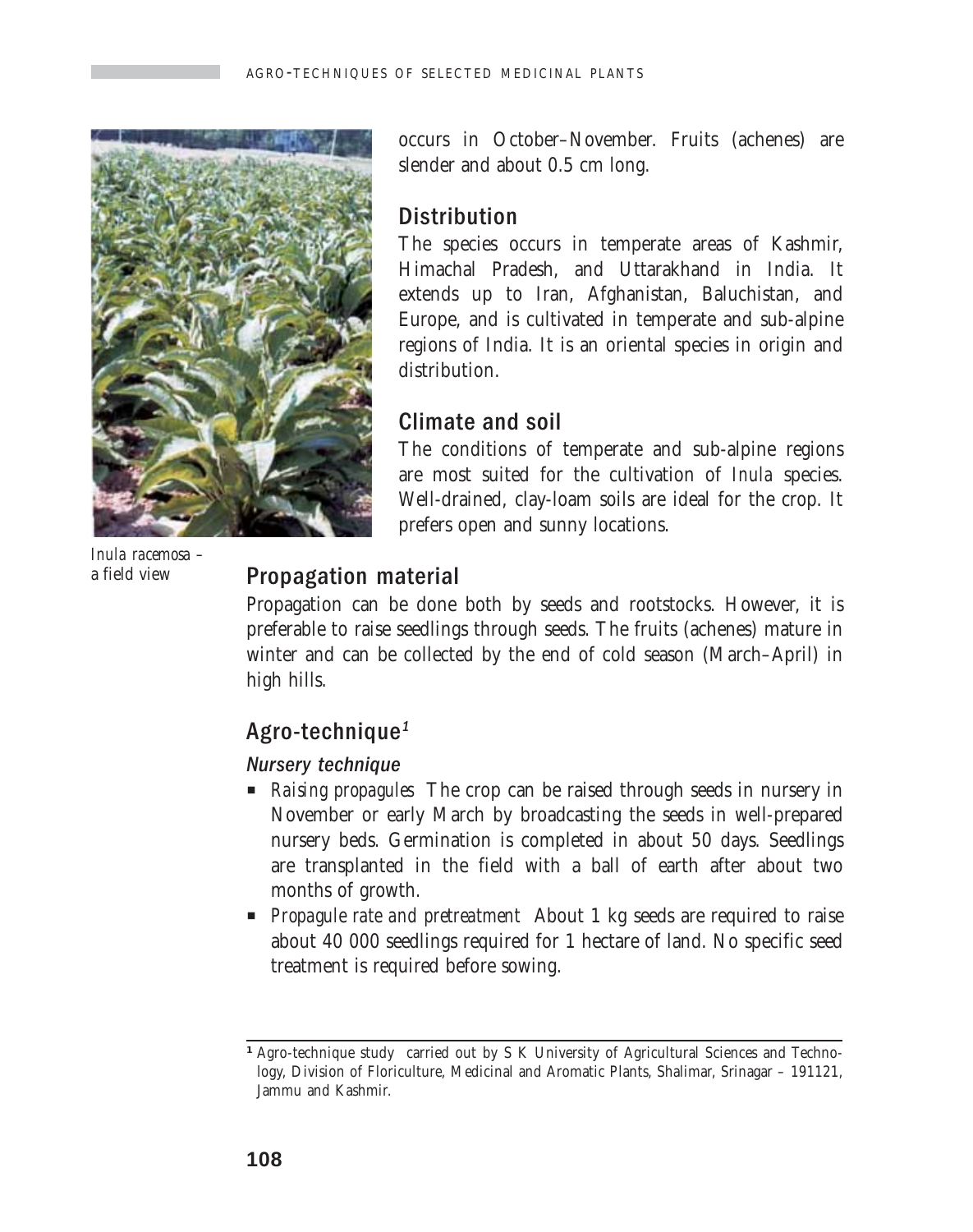#### Planting in the field

- P *Land preparation and fertilizer application* The land should be ploughed lightly in order to loosen the soil and mix organic manure or FYM (farmyard manure). Usually, FYM @ 15 tonnes/hectare is applied at the time of land preparation. If inorganic fertilizers are used, half of nitrogen (100 kg/hectare) and full dose of phosphorus and potassium at the rate of 100 kg/hectare and 50 kg/hectare, respectively, are applied at the time of land preparation.
- P *Transplanting and optimum spacing* The germinated seedlings may be transplanted to the main field after about two months. Optimum

spacing recommended in the main field is 50 cm  $\times$  50 cm. An optimum crop stand of approximately 40 000 plants per hectare is accommodated with the above-mentioned plant density.

- **P** *Intercropping system* Puskarmool is preferred as a sole crop without intercropping.
- P *Interculture and maintenance practices* NPK (nitrogen, phosphorus, potassium) @ 200 kg/ hectare, 100 kg/hectare, and 50 kg/hectare, respectively, may be used per year to achieve high



Roots of *Inula racemosa*

biomass yield. Nitrogen is usually applied in two split doses, one as a basal dose and the other (100 kg/hectare) as top dressing in six to eight weeks after transplantation. Only manual weeding is recommended twice during the establishment phase of the crop.

- **P** *Irrigation practices* Light irrigation at an interval of three to four weeks is sufficient to maintain the crop.
- **P** *Disease and pest control* No serious incidence of disease or pest has been observed in this crop.

#### Harvest management

**P** *Crop maturity and harvesting* The crop is harvested after about oneand-a-half years in October–November under temperate conditions of Kashmir. Roots are dug after wetting the soil. The roots are cleaned well and soil particles are removed.